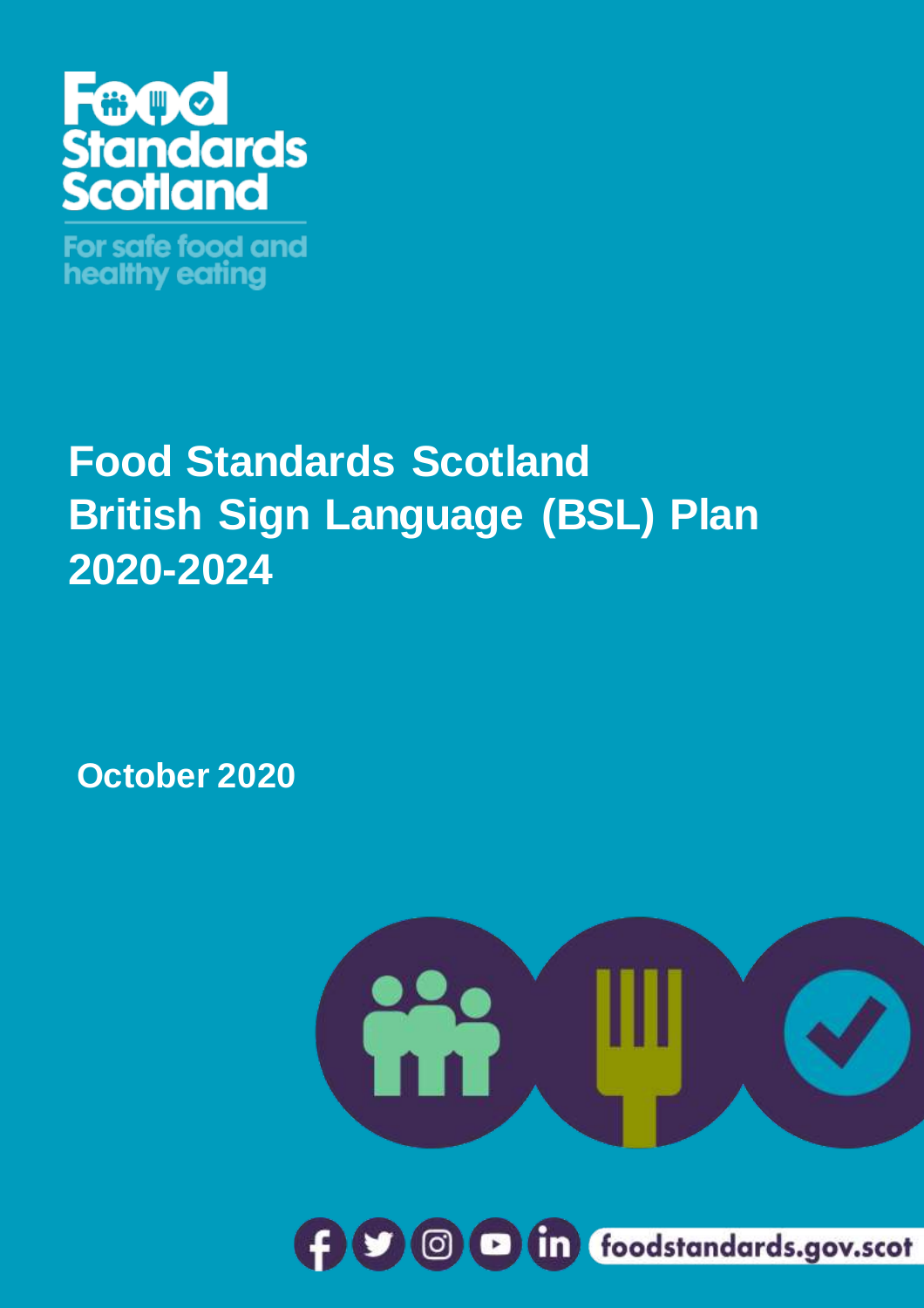# **Table of Contents**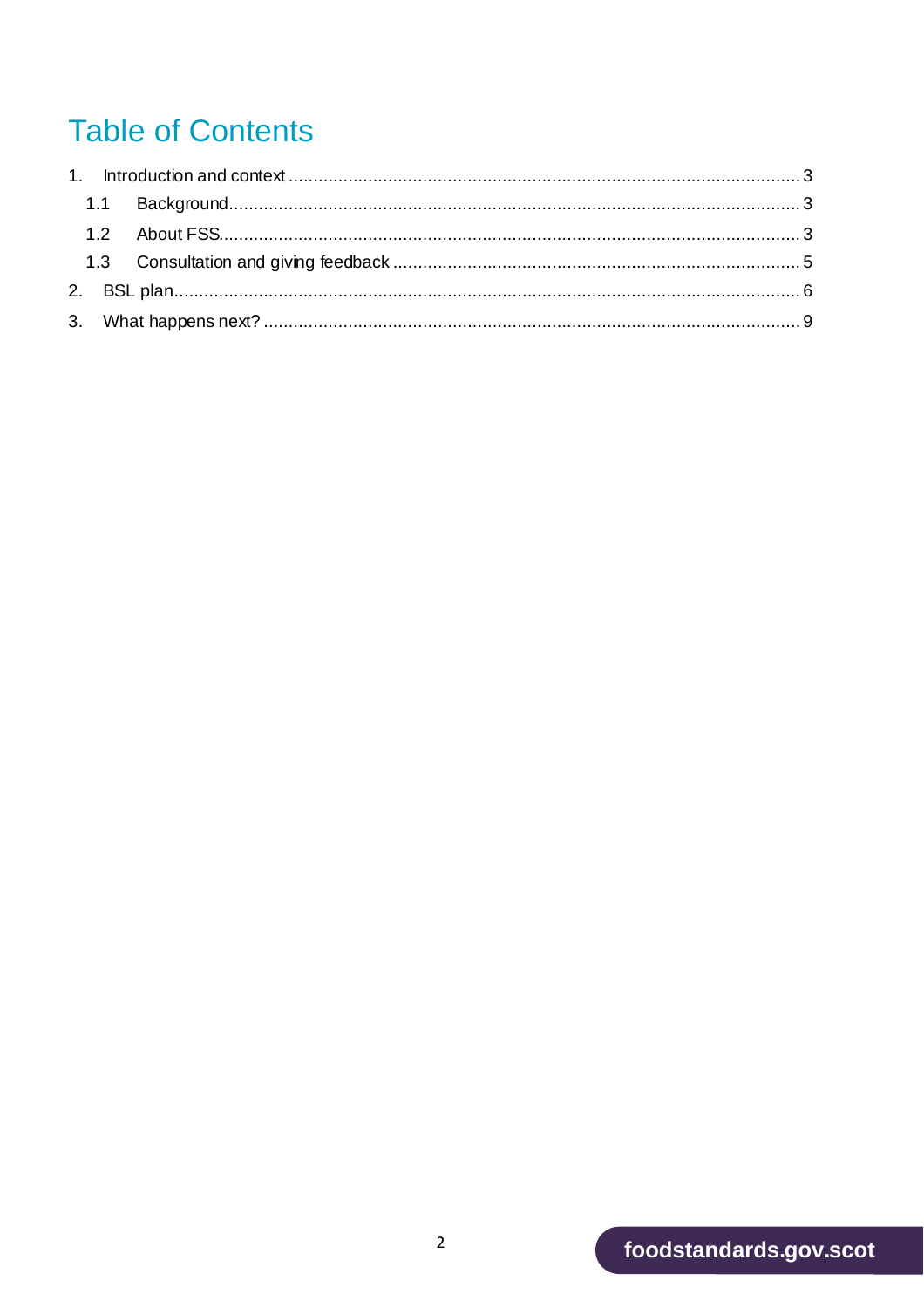### <span id="page-2-0"></span>1. Introduction and context

### <span id="page-2-1"></span>1.1 Background

Welcome to Food Standards Scotland's (FSS) draft British Sign Language (BSL) Plan, which is under consultation and available on FSS's website from 22 October until 6 November 2020 [\(www.foodstandards.gov.scot/\)](http://www.foodstandards.gov.scot/).

FSS, along with all public bodies across Scotland, is required to publish a BSL plan setting out how it will promote and support the Scottish Government's BSL National Plan [2017-23.](https://scot.us13.list-manage.com/track/click?u=edf0a5ce6e3eb75233100a1b5&id=9b4298402b&e=69d4b3539e)

This plan aims to improve the accessibility of its services and information to BSL users1. It details the goals and specific actions that FSS aims to carry out and implement by 2024 to ensure there are no barriers to BSL users in accessing information.

It follows the goals set out in the Scottish Government's BSL National Plan (published 24 October 2017), which was developed following extensive consultation and engagement with Deaf and Deafblind BSL users and those who work with them.

FSS's draft plan was previously consulted on in 2019. Since then, the internal FSS BSL Steering Group has undertaken in-depth research, engagement with BSL and Deaf organisations and awareness training to gain deeper knowledge to ensure the actions outlined in the plan meet the requirements of BSL users.

The plan has evolved and changes have been made to the original version. In addition, the impact of the COVID-19 pandemic has significantly changed the environments in which we work and live. Therefore, it is necessary for us to seek feedback from BSL users (and those who represent them) on the latest version of the plan prior to final publication.

FSS recognises the importance of BSL to Scotland and we're committed to ensuring that BSL users can easily access the information they need.

### <span id="page-2-2"></span>1.2 About FSS

FSS was established on 1 April 2015 by the Food (Scotland) Act 2015 as a non-ministerial office, part of the Scottish Administration, alongside, but separate from, the Scottish Government.

FSS is the public sector food body for Scotland. Its duty is to protect the interests of Scottish consumers in relation to food. We provide information and advice on food safety and healthy eating and nutrition. This information needs to be easily accessed by all to make sure that we protect public health and help all people in Scotland to have diets conducive to good health.

 1 \*Wherever we refer to 'BSL users' we mean D/deaf and/or Deafblind people (those who receive the language in a tactile form due to sight loss) whose first or preferred language is British Sign Language.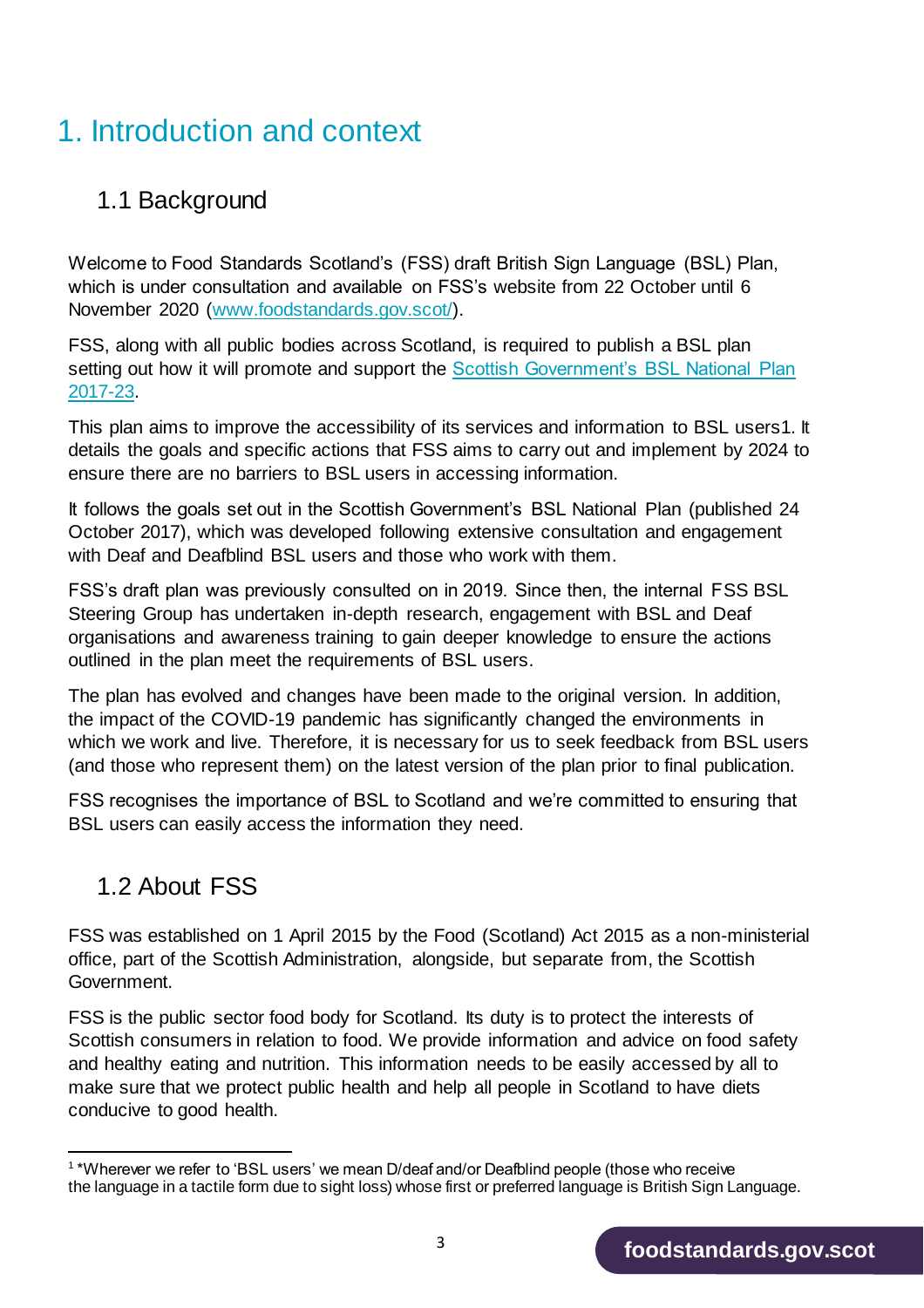FSS puts consumers' interests first and aims to be a credible, consistent and trusted voice on food matters in Scotland. Earning and keeping consumers' trust is central to ensuring people in Scotland listen to and act on our advice, which is evidence-based, and we act independently on their behalf. Protecting consumers means we also work closely with and regulate the food industry.

FSS is mainly funded by government, with a budget this financial year (20/21) of £20.2m. We also charge fees to recover costs for functions we carry out, such as meat inspection and providing vets in abattoirs. The organisation has around 250 staff, located in our head office in Aberdeen and field-based staff.

FSS has a five-year strategy to 2021 which aims to deliver our vision, which is "to create a food and drink environment in Scotland that benefits, protects and is trusted by consumers."



Development of a new strategy is currently underway and will be published by April 2021.

FSS have a statutory objective to improve the extent to which members of the public have diets which are conducive to good health.

This includes providing advice in relation to diet and nutrition, with a particular focus on how we can help people in Scotland have diets that support good health, thereby reducing the impact of diet-related ill health such as conditions related to overweight and obesity.

We have also run several successful healthy eating and food safety marketing campaigns and are committed to helping raise awareness and change behaviours and attitudes to address Scotland's obesity crisis and protect public health.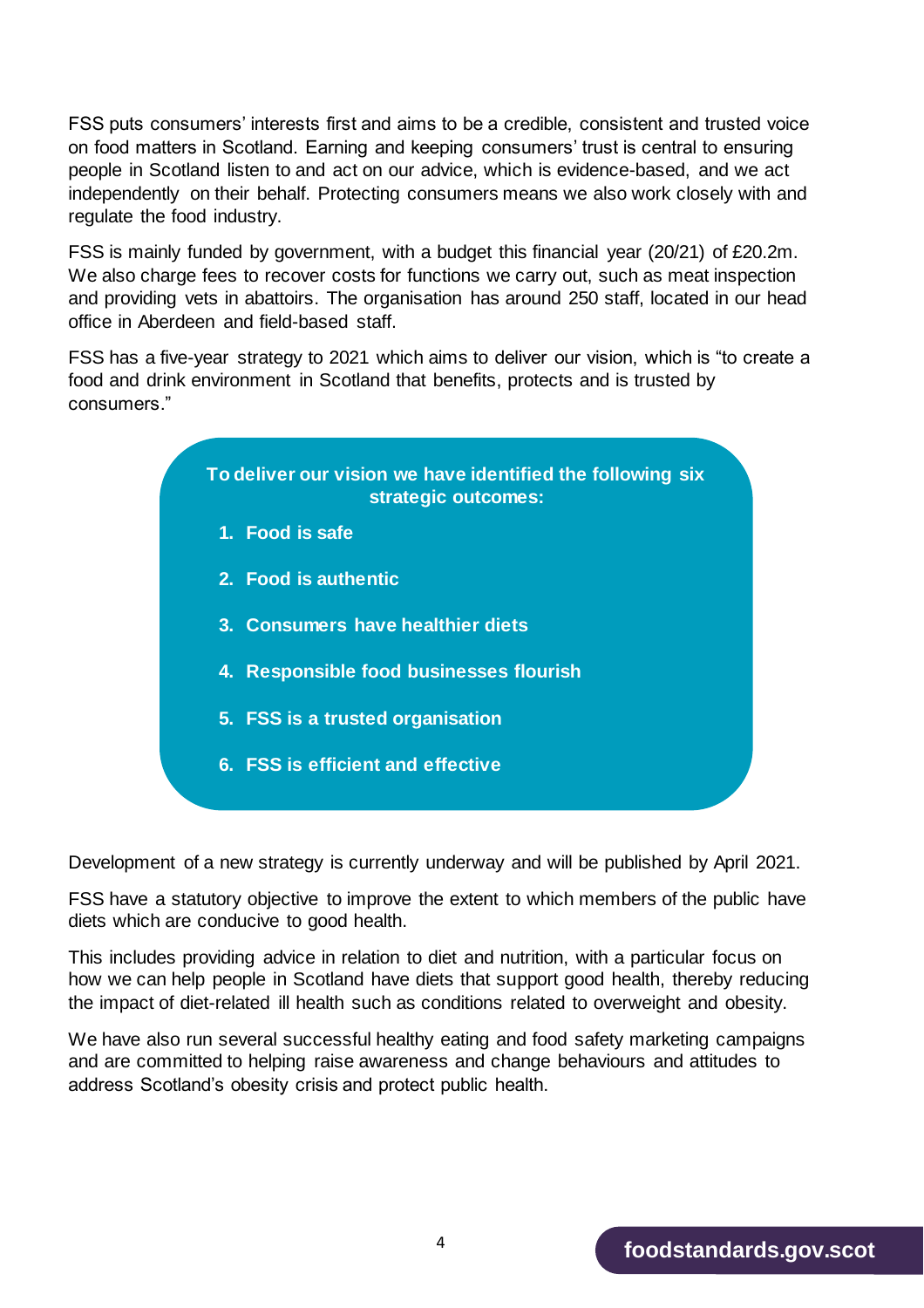#### <span id="page-4-0"></span>1.3 Consultation and giving feedback

We welcome your views and feedback on our work and BSL plan which is available on our website: www.foodstandards.gov.scot. The consultation will run until Friday 6 November 2020.

Feedback can be given by:

**Telephone:** 01224 285100

**Email:** [accessibility@fss.scot](mailto:accessibility@fss.scot)

(Please put *BSL Plan* in the subject line)

**Post:** BSL Plan Consultation, Food Standards Scotland, Pilgrim House, Old Ford Road, Aberdeen, AB11 5RL

#### contactSCOTLAND-BSL

<span id="page-4-1"></span>**BSL users can contact us via** [contactSCOTLAND-BSL](https://contactscotland-bsl.org/)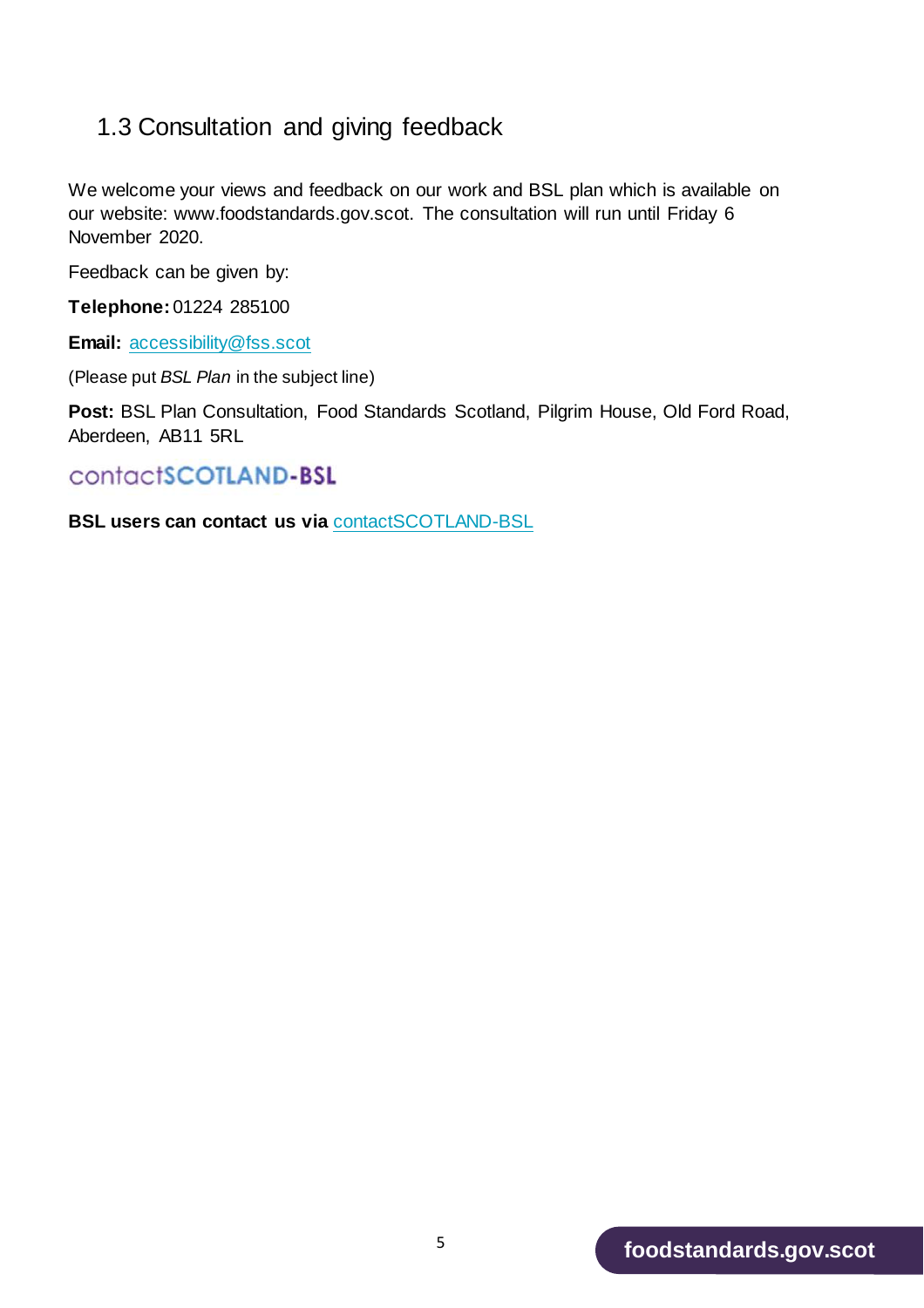## 2. BSL plan

FSS shares and supports the goals set out in the Scottish Government's BSL National Plan 2017-23. In particular FSS's plan will align with and contribute to the following goals:

- Scottish Public Services
- Training, Work and Social Security
- Health
- Democracy

#### **Scottish Public Services**

**Scottish Government's long-term Goal:**

*Across the Scottish public sector, information and services will be accessible to BSL users*

**Develop, test and share a set of guidelines to help Scottish public services to improve access to information and services for BSL users. This will include advice on how to involve BSL users in the design and delivery of Scotland's public services.**

**Action 1:** Monitor uptake of BSL services and improve FSS's understanding of BSL use. This will include continual tracking of requests for BSL/English translations and interpretation services, as well as downloads of BSL/English materials from the FSS website.

**Action 2:** Improve accessibility to information on FSS's website by:

- o conducting an audit of the FSS website by an independent body
- o creating a dedicated section on the FSS website for all BSL/English materials, making it visible on the homepage and promoting it externally.

**Action 3:** Seek feedback and ensure continuous engagement with the BSL community throughout FSS's BSL plan's implementation and lifetime.

**Action 4:** Ensure that consumer marketing campaigns are developed to take account of BSL users' needs and requirements during the development stage, where feasible.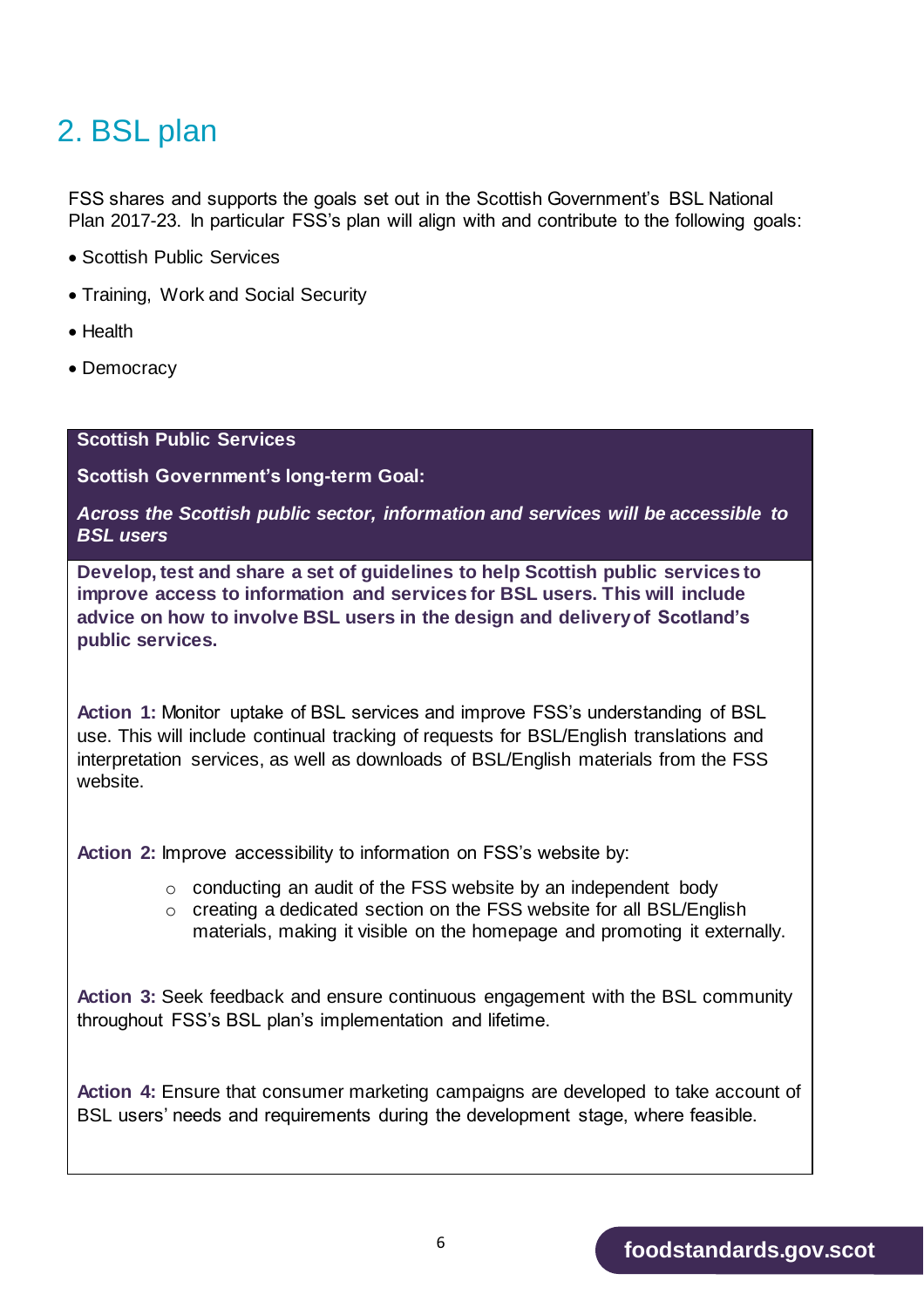**Action 5:** Provide BSL/English interpretation at events/Board meetings when requested, where possible.

**Action 6**: Provide a summary of the Annual Report and Accounts in BSL/English when requested, where possible.

**Action 7**: Raise awareness of FSS being BSL-friendly through internal and external communications channels such as social media.

**Promote the use of the Scottish Government's nationally funded BSL online interpreting video relay service (VRS) called 'contactSCOTLANDBSL', which allows BSL users to contact public and third sector services and for these services to contact them, and explore the potential for its greater use.**

**Action 8:** Promote the use of Scottish Government's nationally funded BSL online interpreting video relay service contactSCOTLAND-BSL for access to FSS's services and information.

**Encourage public bodies to access BSL awareness training for staff who may work with BSL users, and signpost to appropriate training.**

**Action 9:** Develop awareness amongst FSS staff through training and all staff meetings to encourage a BSL knowledgeable workforce.

**Action 10:** Explore the opportunity for ongoing training for members of FSS to become proficient in BSL to support any staff and visitors at FSS who are BSL users.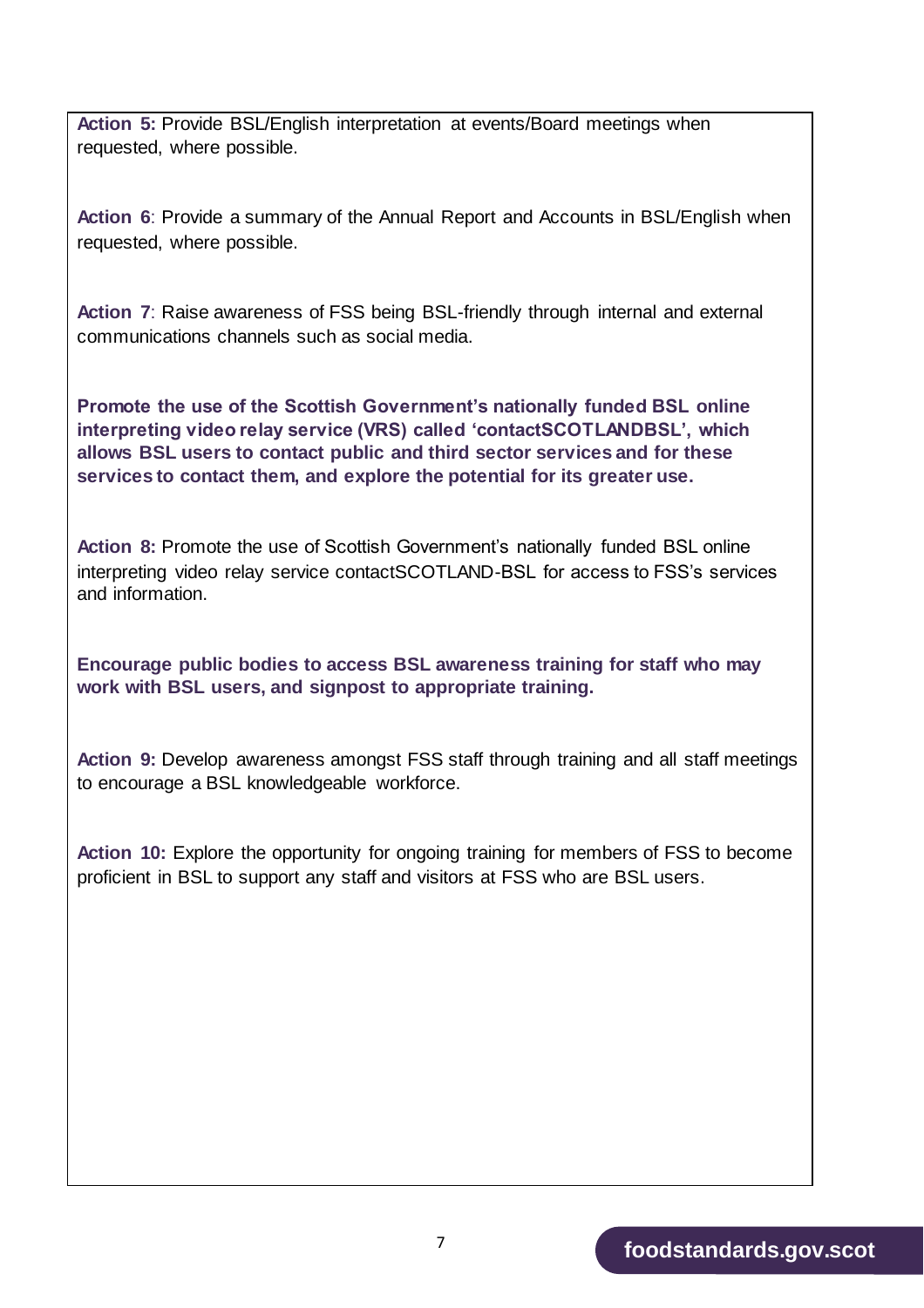**Training, Work and Social Security** 

**Scottish Government's long-term Goal:** 

*BSL users will be supported to develop the skills they need to become valued members of the Scottish workforce, so that they can fulfil their potential, and improve Scotland's economic performance. They will be provided with support to enable them to progress in their chosen career.*

**Action 11:** Ensure BSL users have equal opportunity to join the FSS workforce by ensuring that recruiting managers always consider a role and its suitability for BSL users. Recruiting managers will ensure job opportunities are promoted among the BSL community via key BSL stakeholders/groups.

**Action 12:** Support staff in their respective roles (office and field based) by making reasonable adjustments and providing specialist equipment, when required.

**Health (including social care, mental health and wellbeing)** 

**Scottish Government's long-term Goal:** 

*BSL users will have access to the information and services they need to live active, healthy lives and to make informed choices at every stage of their lives.*

**Action 13:** Ensure significant information relating to healthy eating and nutrition, public health, food safety advice and advice to industry is accessible to BSL users, where possible i.e. website and social media.

#### **Democracy**

**Scottish Government's long-term Goal:** 

*BSL users will be fully involved in democratic and public life in Scotland, as active and informed citizens, as voters, as elected politicians and as board members of our public bodies.*

**Action 14:** Ensure BSL users have equal opportunity to become FSS Board members and provide tailored support to them. The opportunities will be promoted among the BSL community via key BSL stakeholders/groups.